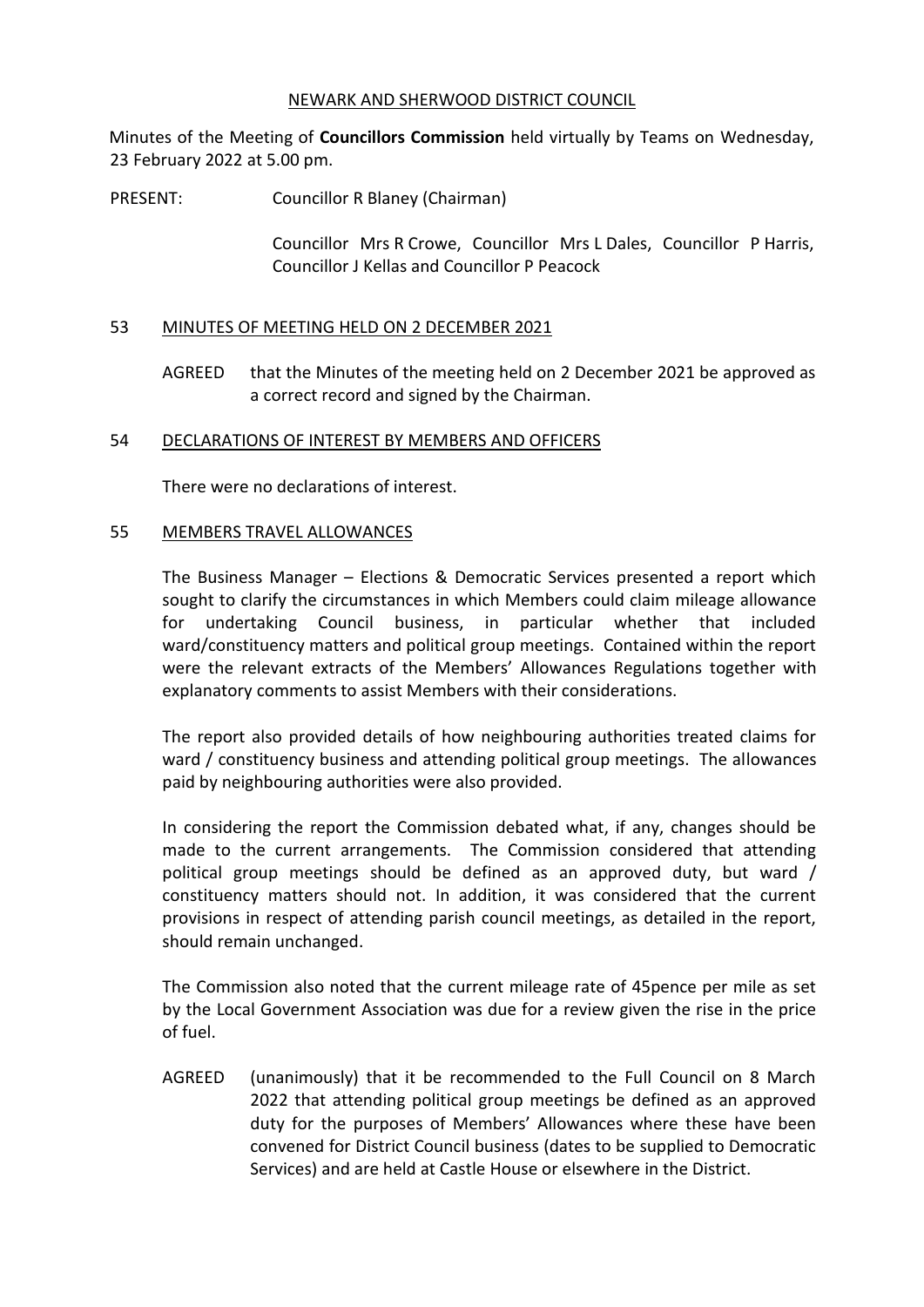## 56 REPORT OF THE INDEPENDENT REMUNERATION PANEL

The Commission considered the Draft Report of the Independent Remuneration Panel which had been undertaken in the context of the proposed new governance arrangements which are due to be implemented as from May 2022.

In considering the content of the Draft Report of the Panel, the Commission expressed concerns in relation to anomalies between this Report and the previous one approved, but not implemented, by full Council on 9 March 2021. A number of practical examples were highlighted, with specific reference being made to the Special Responsibility Allowances (SRA) for the Leader & Deputy Leader of the Council and the Leader of the Main Opposition Group. Reference was also made to Vice-Chairmen receiving a SRA of 20% of the Chairmen which had not been carried forward into the latest proposals.

Given the concerns about the proposals it was considered that the consideration of the Independent Remuneration Panel Report should be deferred to the Annual Council Meeting to be held on 17 May 2022, which would still enable the new Scheme to be implemented in time for the new governance arrangements.

AGREED (unanimously) that:

- (a) the report of the Independent Remuneration Panel be noted;
- (b) the Independent Remuneration Panel be asked to review its Report for consistency and in the context of its previous recommendations in 2021; and
- (c) a meeting of the Councillors' Commission be convened to reconsider the Independent Remuneration Panel's revised report, prior to its consideration by the Full Council at the Annual Meeting to be held on 17 May 2022.

## 57 PROPOSED NEW GOVERNANCE ARRANGEMENTS

The Assistant Director – Legal & Democratic Services presented a report which updated Members on the progress made by the Governance Review Working Party (GRWP) on the design of the new governance arrangements for implementation from May 2022.

The Commission were invited to provide comments on draft parts of the Council's revised Constitution prior to initial presentation to full Council on 8 March 2022. The extracts covered: Summary and Introduction; Responsibility for Functions; Protocol for Decision Making; and Call-In Procedure.

In considering the draft extracts, the following specific points were raised: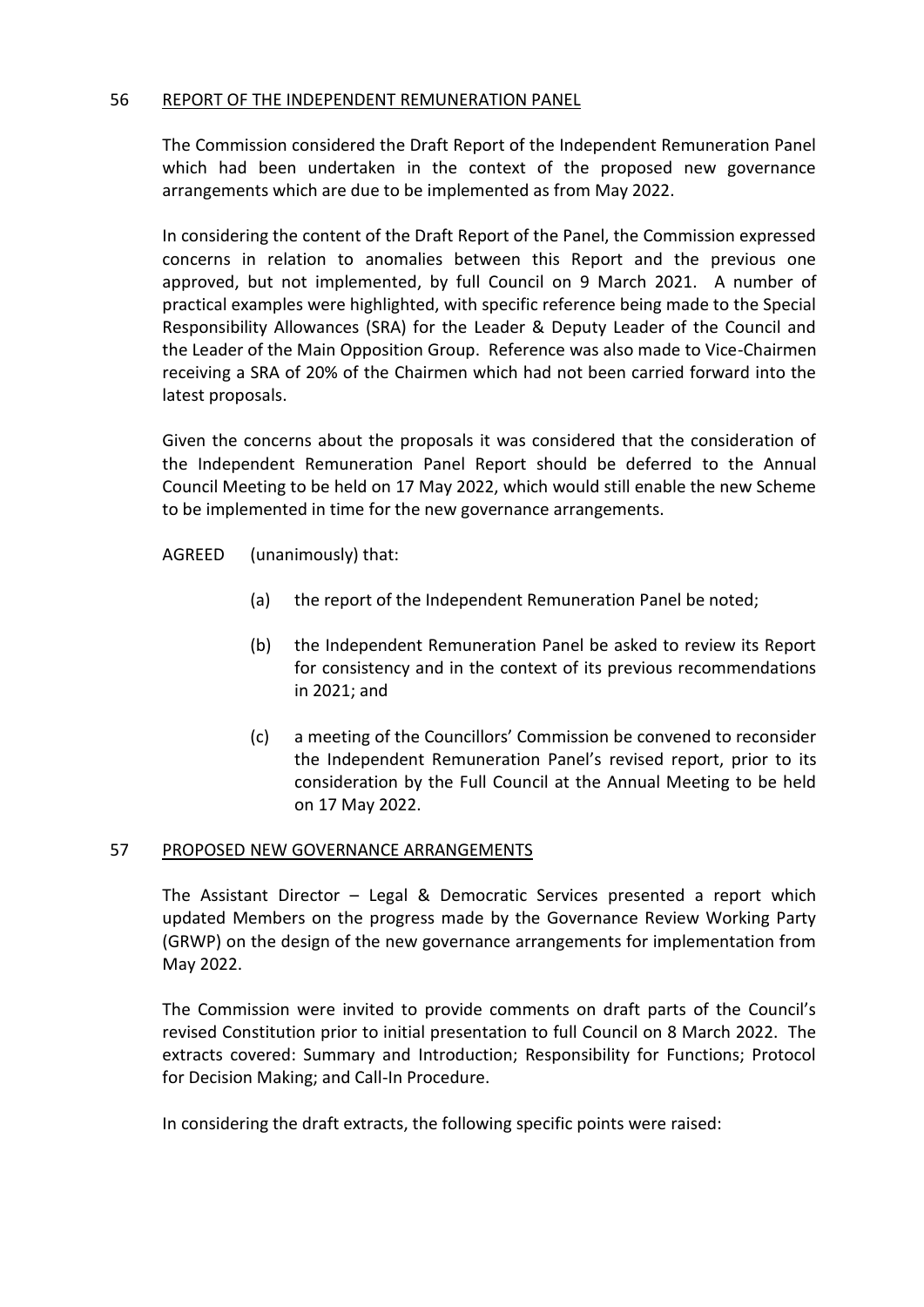## RESPONSIBILITY FOR FUNCTIONS

The Commission referred to the role of the Leader of the Main Opposition Group given that post was to be effectively a Cabinet Member without portfolio. It was felt that the role for this position should be defined in the Constitution.

The Commission highlighted text which referred to 'Deputy Cabinet Members' which was not something which had been considered, and therefore required removal.

Committees – Paragraph 6.2  $v - it$  was noted that the statutory staffing committee required further consideration.

Joint Arrangements – Paragraph 9.4.5 ii – it was noted that these required further review, particularly in respect of the reference to the Leader of Nottinghamshire County Council.

Planning Committee – Paragraph 15 - The Commission stated they were opposed to the appointment of substitute Members on the Committee and were not in favour of the introduction of public speaking. It was noted that both District and Parish Councillors were elected to take decisions and to represent their constituents.

Cabinet Scheme of Delegation – Paragraph 10.5 – It was noted that the approval of inyear budget allocations were still to be finalised and would be consistent with the new Financial Procedure Rules.

*Councillor P. Harris joined the meeting at this point (5.40pm).* 

# PROTOCOL FOR INDIVIDUAL CABINET MEMBER/OFFICER DECISION MAKING

Paragraphs 2.4 and 2.5 – the Commission expressed concerns that the process as drafted was overly bureaucratic and may result in a delay in decision making. It was noted that the process would likely be streamlined but the purpose was to reduce the potential for the call-in of decisions. It was also noted that the wording would be cross-referenced with administrative decision making to ensure consistency.

The Assistant Director advised that following the meeting of the GRWP the following day, the constitution would be further refined with a draft being presented to full Council on 8 March 2022 with the final document being presented on 17 May 2022.

The Commission also considered draft proposals for a Community Grant Scheme Guidance. This was fully supported by the Commission who noted that this would be referred through to Full Council for adoption.

AGREED (unanimously) that:

(a) the progress on the design of the new governance arrangements be noted; and